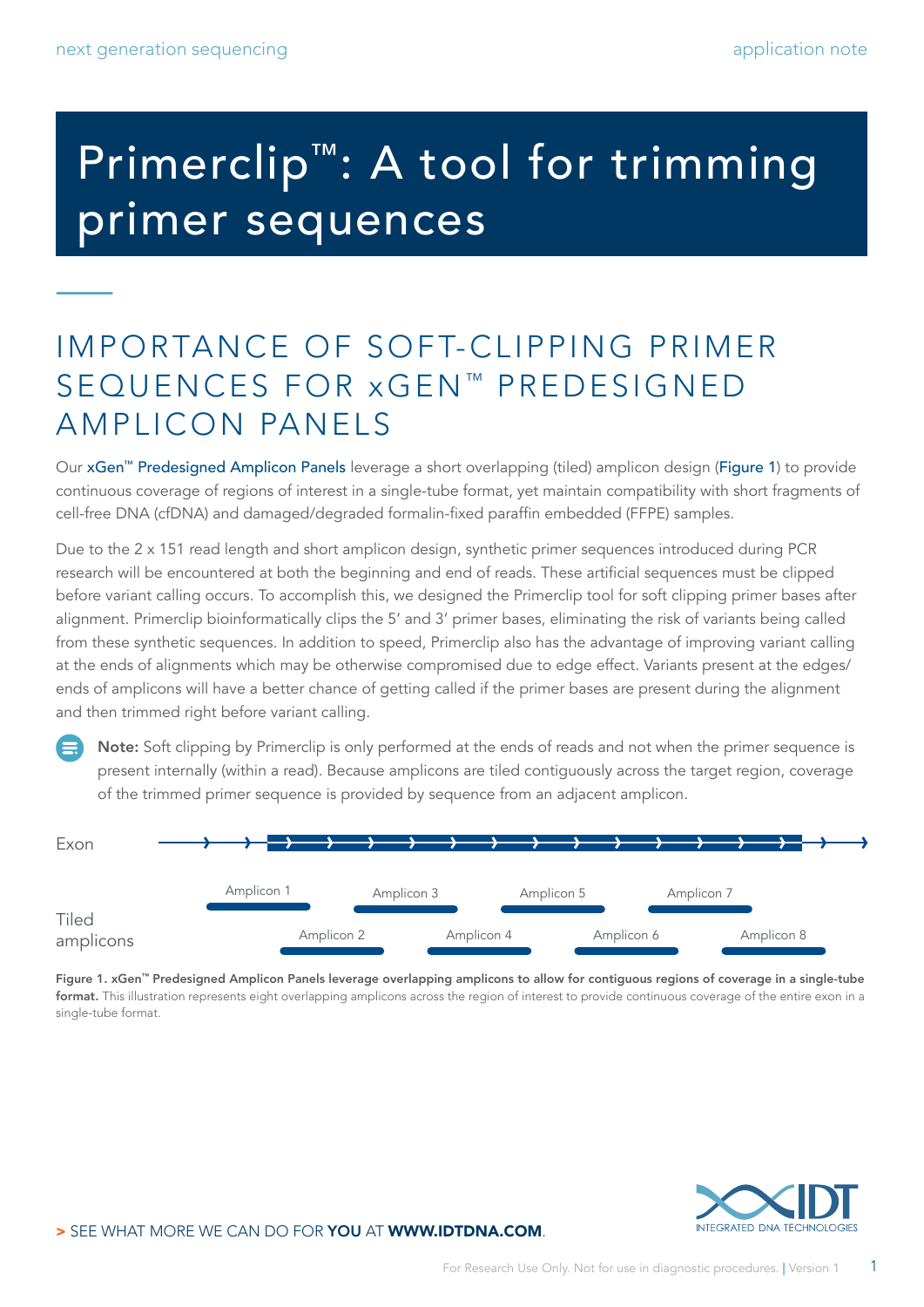### PIPELINE WORKFLOW

Trimming primer sequences is mandatory for reliable data output and variant calling from xGen Amplicon Panels. A suggested data analysis pipeline for [xGen Predesigned Panels](https://www.idtdna.com/pages/products/next-generation-sequencing/workflow/xgen-ngs-amplicon-sequencing/predesigned-amplicon-panels) includes 1) adapter trimming, 2) alignment, and 3) post-alignment primer soft-clipping using the panel-specific Masterfile and the Primerclip pre-compiled binary file supplied by IDT. Following soft clipping, target enrichment evaluation and variant calling are performed using the appropriate amplicon panel's target BED file. See Figure 2 for an example data analysis workflow of the xGen Amplicon Panels.



Figure 2. Suggested bioinformatics pipeline for xGen Amplicon Panels. Post-alignment soft clipping of primer sequences using the Primerclip tool (highlighted in dark blue) is a mandatory step when performing analysis on sequencing results from xGen Amplicon Panels. The other steps shown may be performed as listed, or a similar data analysis pipeline may be followed.

# ADAPTER TRIMMING

Primerclip is designed to be used after Illumina® adapter trimming with a program such as Trimmomatic [[1](#page-4-0)]. Adapter trimming can be done on- or off- instrument. For on-instrument use, ensure that adapter-trimming setting is enabled while setting up the sequencing run. Alternatively, this step can be performed bioinformatically before data analysis.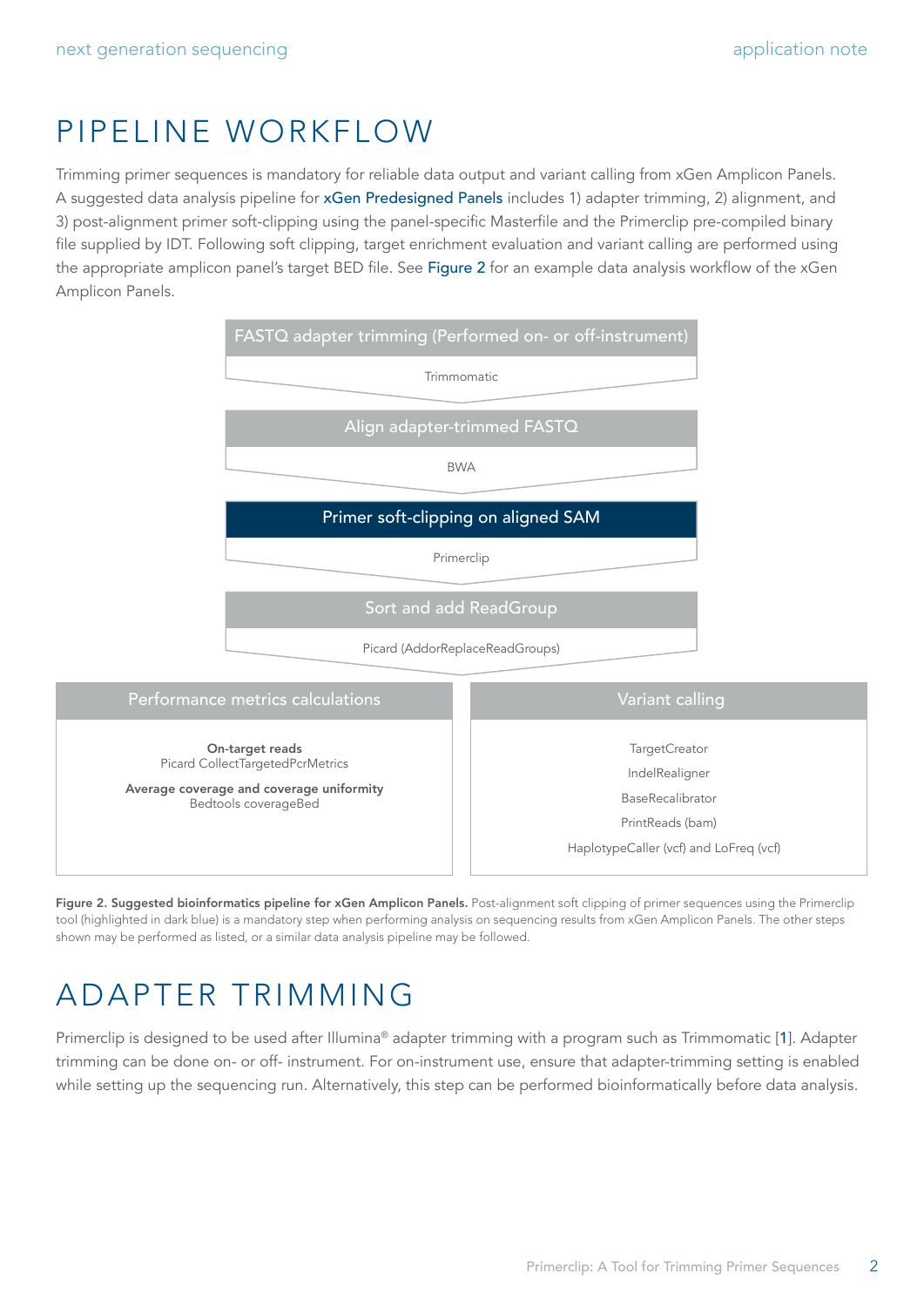# ALIGNMENT

After adapter sequences have been trimmed, use an alignment tool such as BWA [[2](#page-4-1)] to align sequenced reads to the reference genome.

## PRIMER TRIMMING

After performing the alignment step, use Primerclip to trim primer sequences unique to the xGen Amplicon Panels. To execute Primerclip, use the panel-specific Masterfile provided by IDT, and your SAM alignment file as input to the tool. The tool will output a primer-clipped SAM file, which can then be converted to BAM and used for regular downstream analysis. See Primerclip's [README](https://github.com/swiftbiosciences/primerclip#readme) document for comprehensive instructions to install and use this tool.

Go [here](http://github.com/swiftbiosciences/primerclip) to download Primerclip. The Primerclip program is compatible with xGen Predesigned Amplicon Panels. Panel-specific BED files and Masterfiles are available via [applicationsupport@idtdna.com](mailto:applicationsupport%40idtdna.com?subject=).

After primer trimming is complete, use the Picard tool, AddOrReplaceReadGroups, (Broad Institute) to sort and add ReadGroups to the SAM file. The processed SAM file can then be converted to BAM for downstream analysis.

### PERFORMANCE METRICS

To assess data quality, calculate the percent of both on-target and coverage uniformity with the following equations.

### On-target

The on-target metric is a measure of the proportion of the total aligned reads sequenced from an NGS library that are aligned to the intended target regions on the reference genome. On-target percent (OT%) is calculated as the ratio of "total bases (B) that map/align to the on-target (OT) region" to the "total (Tot) aligned bases."

$$
OT\% = \frac{B^{OT}}{B^{Tot}} \times 100.0
$$

Where

 $B<sup>OT</sup>$  = number of aligned bases which coincide with or are adjacent to a target base  $B<sup>Tot</sup> = total number of aligned bases$ 

### Coverage uniformity

Coverage uniformity percent (CU%) is calculated as the ratio of "number of target bases that have coverage at or above 20% (0.2µ)" and "total number of target bases".

$$
CU\% = \frac{B^{0.2\mu}}{B^{OT}} \times 100.0
$$

Where,

 $B^{0.2\mu}$  = total number of bases with coverage  $\geq 20\%$  of mean

 $B<sup>OT</sup> = total number of target bases$ 



Important: While the use of the Picard tool, MarkDuplicates, is a common quality control step to identify low-complexity libraries, MarkDuplicates cannot be used on data derived from PCR-based target enrichment methods such as our xGen Amplicon Panels. Since these targeted panels contain high numbers of identical library fragments (particularly regarding alignment start position), MarkDuplicates cannot appropriately analyze xGen Amplicon libraries.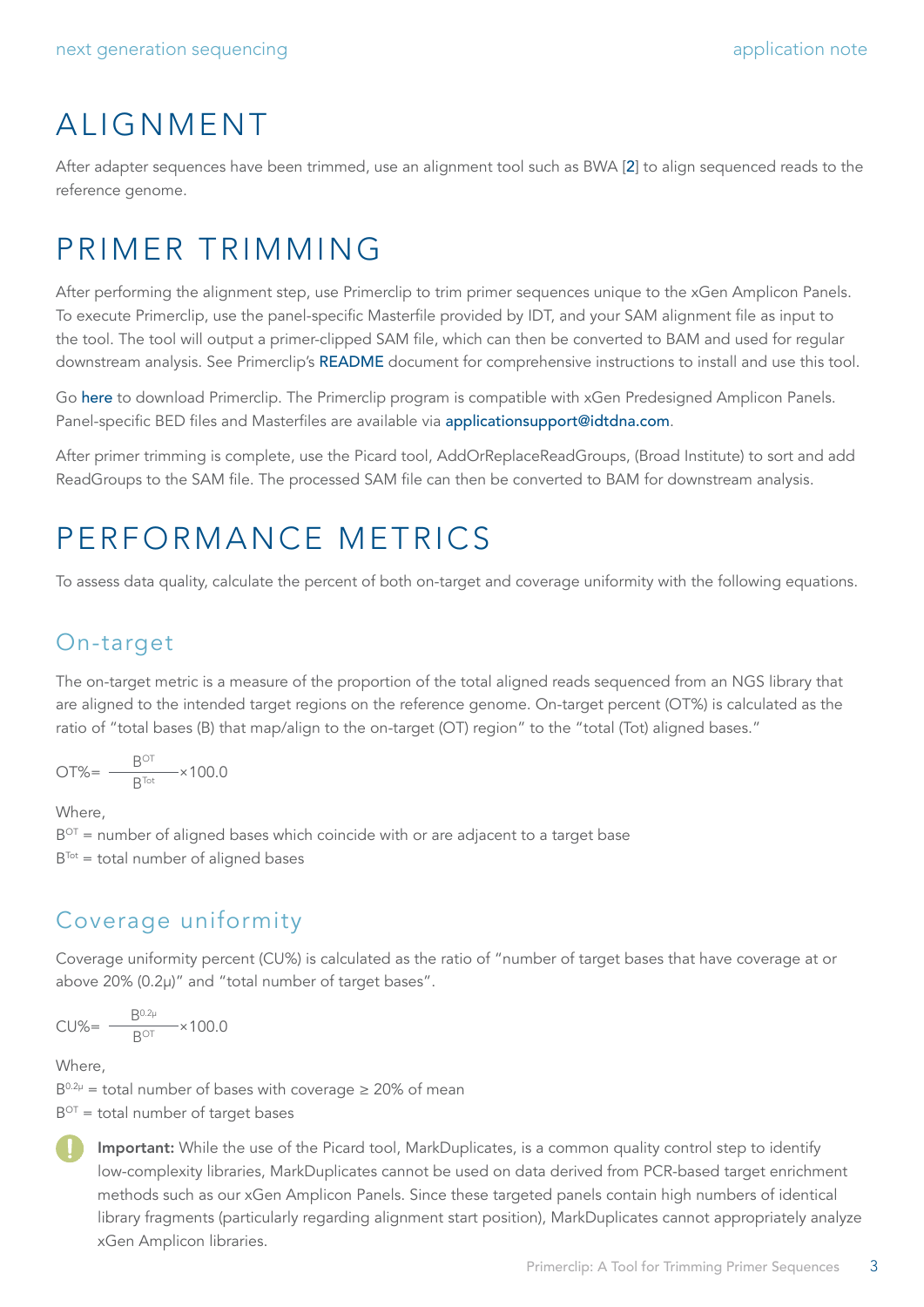# CONSIDERING PANELS WITH THE xGEN SAMPLE ID AMPLICON PANEL AS A SPIKE-IN

Important: Consider the following information to achieve the most reliable sequencing results from libraries prepared from xGen Oncology & Inherited Disease Amplicon Panels:

- On-target percentage (OT%): Use the combined BED file (available by emailing [applicatonsupport@idtdna.com](mailto:applicatonsupport%40idtdna.com?subject=)) to calculate overall OT% for the entire panel. Calculating OT% for the entire panel based on a BED file specific to main panel content only or xGen Sample ID Amplicon Panel only will result in incorrect assessment of OT%, as the reads from the excluded panel will be incorrectly reported as off-target.
- Coverage uniformity percentage (CU%): Use the BED file specific to main panel content or xGen Sample ID Amplicon Panel to calculate CU% for each subset of the data. By design, the xGen Sample ID targets in the combined panel have lower coverage than main panel targets because they are specific to germline variants; therefore, analyzing CU% across the combined panel will inaccurately reflect Sample ID targets as low coverage dropouts.

### For other xGen Amplicon Panels

Use the panel-specific BED or Masterfile file supplied with each panel to calculate the OT% and CU% on the sequenced reads.

# VARIANT CALLING TOOLS

There are various publicly available tools to call variants in your samples, such as:

- LoFreq (Genome Institute of Singapore) [[3](#page-4-2)]
- LoFreq-somatic
- Vardict [[4](#page-4-3)]
- Varscan [[5-7](#page-4-4)]
- FreeBayes [[8](#page-4-5)]
- Strelka<sup>[[9](#page-4-6)]</sup>
- Mutect [[10](#page-4-7)]
- HaplotypeCaller (GATK, Broad Institute)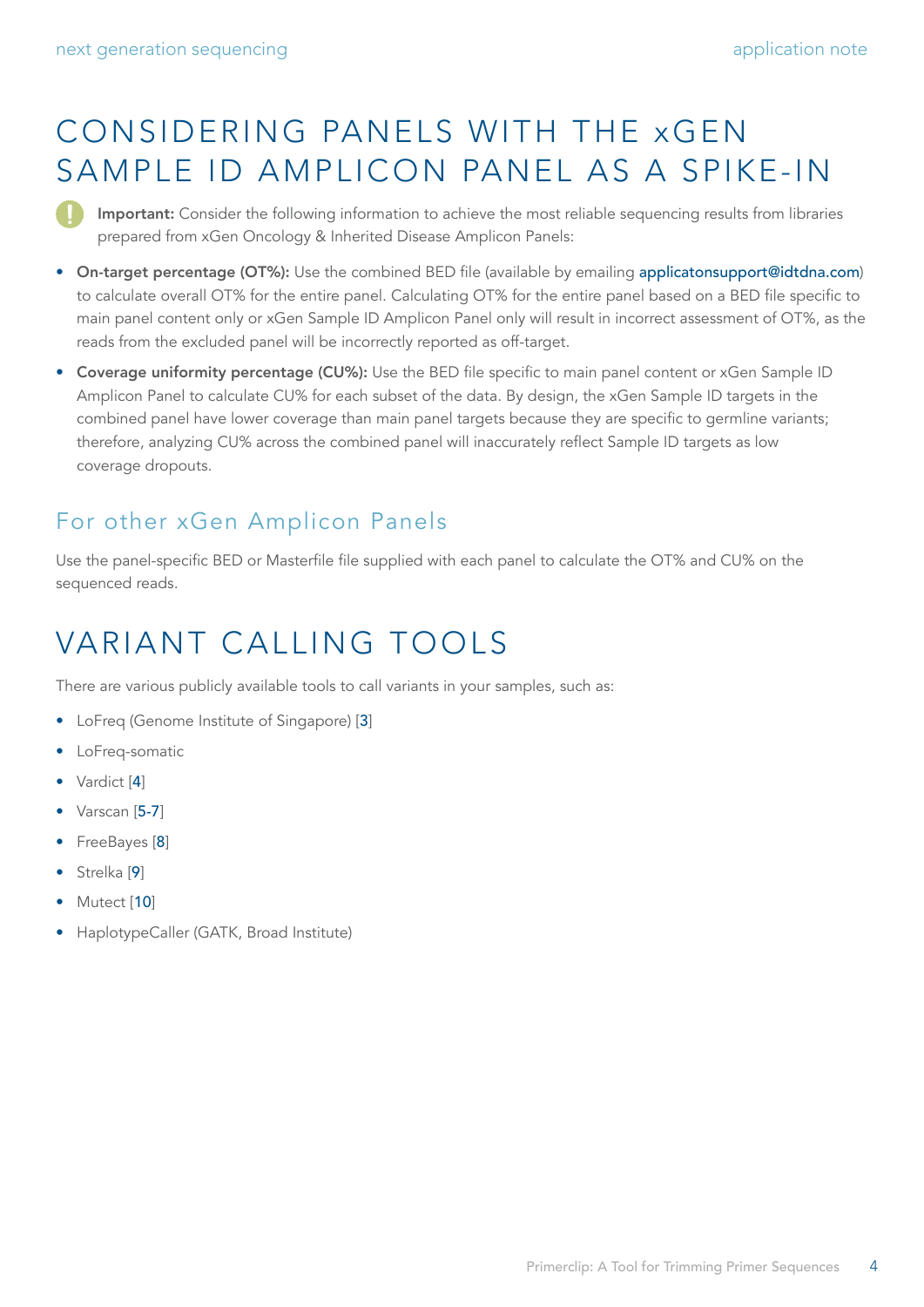### REFERENCES

- <span id="page-4-0"></span>1. Bolger AM, Lohse M, Usadel B. [Trimmomatic: a flexible trimmer for Illumina sequence data](https://pubmed.ncbi.nlm.nih.gov/24695404/). Bioinformatics. 2014;30(15):2114-2120.
- <span id="page-4-1"></span>2. Li H, Durbin R. [Fast and accurate short read alignment with Burrows-Wheeler transform](https://pubmed.ncbi.nlm.nih.gov/19451168/). Bioinformatics. 2009;25(14):1754-1760.
- <span id="page-4-2"></span>3. Wilm A, Aw PP, Bertrand D, et al. [LoFreq: a sequence-quality aware, ultra-sensitive variant caller for](https://pubmed.ncbi.nlm.nih.gov/23066108/)  [uncovering cell-population heterogeneity from high-throughput sequencing datasets](https://pubmed.ncbi.nlm.nih.gov/23066108/). Nucleic Acids Res. 2012;40(22):11189-11201.
- <span id="page-4-3"></span>4. Lai Z, Markovets A, Ahdesmaki M, et al. [VarDict: a novel and versatile variant caller for next-generation](https://pubmed.ncbi.nlm.nih.gov/27060149/)  [sequencing in cancer research](https://pubmed.ncbi.nlm.nih.gov/27060149/). Nucleic Acids Res. 2016;44(11):e108.
- <span id="page-4-4"></span>5. Koboldt DC, Larson DE, Wilson RK. [Using VarScan 2 for Germline Variant Calling and Somatic Mutation](https://pubmed.ncbi.nlm.nih.gov/25553206/)  [Detection](https://pubmed.ncbi.nlm.nih.gov/25553206/). Curr Protoc Bioinformatics. 2013;44:15 14 11-17.
- 6. Koboldt DC, Zhang Q, Larson DE, et al. [VarScan 2: somatic mutation and copy number alteration discovery in](https://pubmed.ncbi.nlm.nih.gov/22300766/)  [cancer by exome sequencing](https://pubmed.ncbi.nlm.nih.gov/22300766/). Genome Res. 2012;22(3):568-576.
- 7. Koboldt DC, Chen K, Wylie T, et al. [VarScan: variant detection in massively parallel sequencing of individual and](https://pubmed.ncbi.nlm.nih.gov/19542151/)  [pooled samples](https://pubmed.ncbi.nlm.nih.gov/19542151/). Bioinformatics. 2009;25(17):2283-2285.
- <span id="page-4-5"></span>8. Garrison E, Marth, G. . [Haplotype-based variant detection from short-read sequencing](https://arxiv.org/abs/1207.3907). arXiv. 2012;1207:3907v3902 [q-bio.GN].
- <span id="page-4-6"></span>9. Kim S, Scheffler K, Halpern AL, et al. [Strelka2: fast and accurate calling of germline and somatic variants](https://pubmed.ncbi.nlm.nih.gov/30013048/). Nat Methods. 2018;15(8):591-594.
- <span id="page-4-7"></span>10. Cibulskis K, Lawrence MS, Carter SL, et al. [Sensitive detection of somatic point mutations in impure and](https://pubmed.ncbi.nlm.nih.gov/23396013/)  [heterogeneous cancer samples](https://pubmed.ncbi.nlm.nih.gov/23396013/). Nature biotechnology. 2013;31(3):213-219.